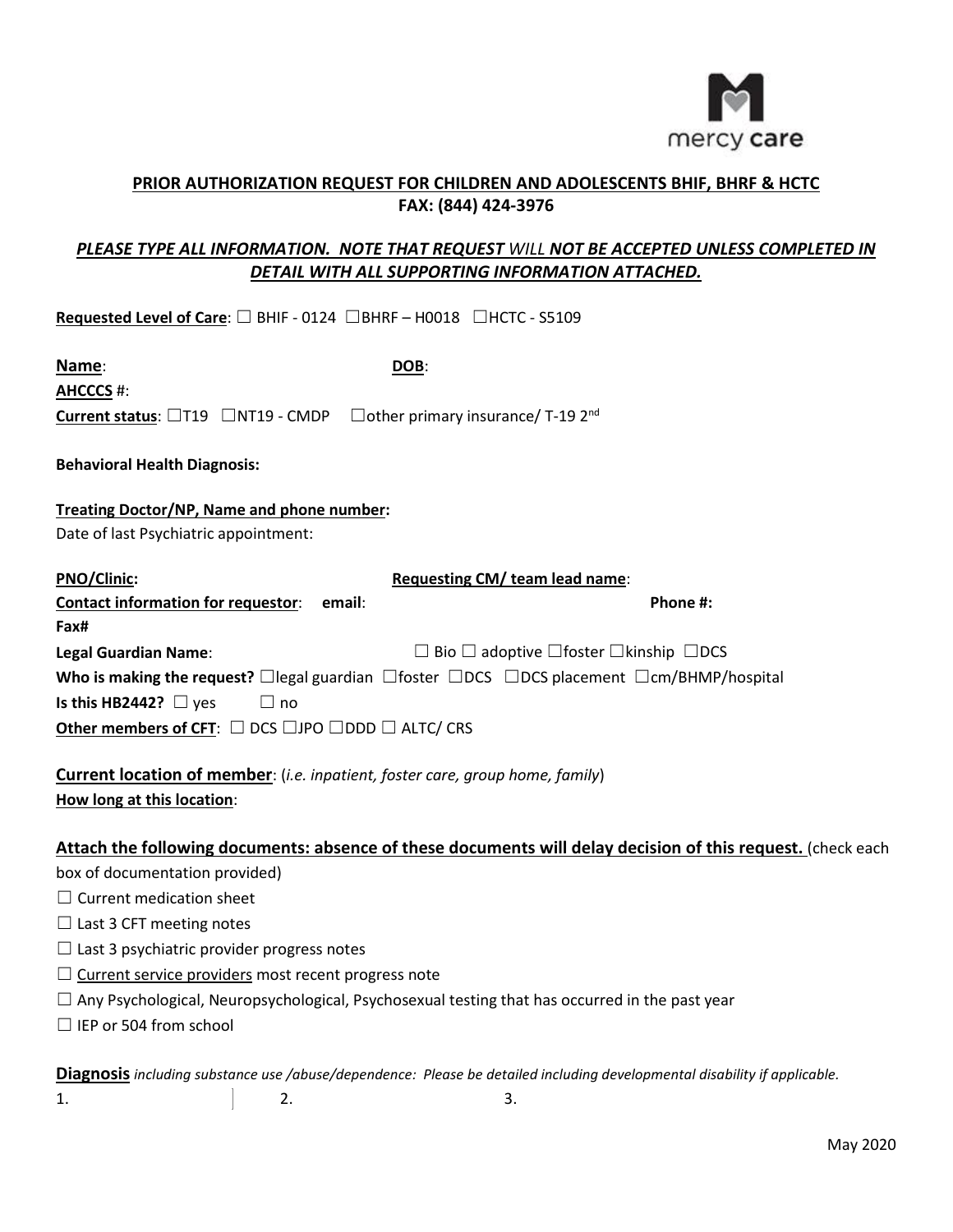

## **Reason for Referral:** (check all that apply)

 $\Box$  Self-harming behaviors  $\Box$  Physical aggression

□ Substance Use

☐ SMB

□ Other describe:

**Provide examples for each item checked above:** *including specific, detailed symptoms/duration/recent legal history/ charges / stressors/ complicating issues within the last 3 months*:

**Current psychiatric and therapeutic services utilized within the last 90 days***: with frequency of each/ dates of* 

*service provided and effect? Please provide the last provider progress note*

|  | Reason for Service Type of service Exact Dates of services | <b>Outcome</b> |
|--|------------------------------------------------------------|----------------|
|  |                                                            |                |
|  |                                                            |                |
|  |                                                            |                |
|  |                                                            |                |
|  |                                                            |                |
|  |                                                            |                |

## 2: **Functioning**:

*Please describe changes or serious impairment of behaviors over the past 3 months caused by psychiatric symptoms which are not responding to the above services or prevent outpatient services from being implemented. Please specifically identify*:

 $\Box$  regular class 2a. Is the member in the following at school? (please check which applies)  $\Box$ IEP  $\Box$  504

## 3: **Expected improvement from this level of care requested**:

### **Behavior or symptoms requiring treatment Goal level of functioning for discharge**

| <u> De Carlos de Carlos de Carlos de Carlos de Carlos de Carlos de Carlos de Carlos de Carlos de Carlos de Carlos </u> |  |
|------------------------------------------------------------------------------------------------------------------------|--|
|                                                                                                                        |  |
| <u> Alexandria (m. 1858)</u>                                                                                           |  |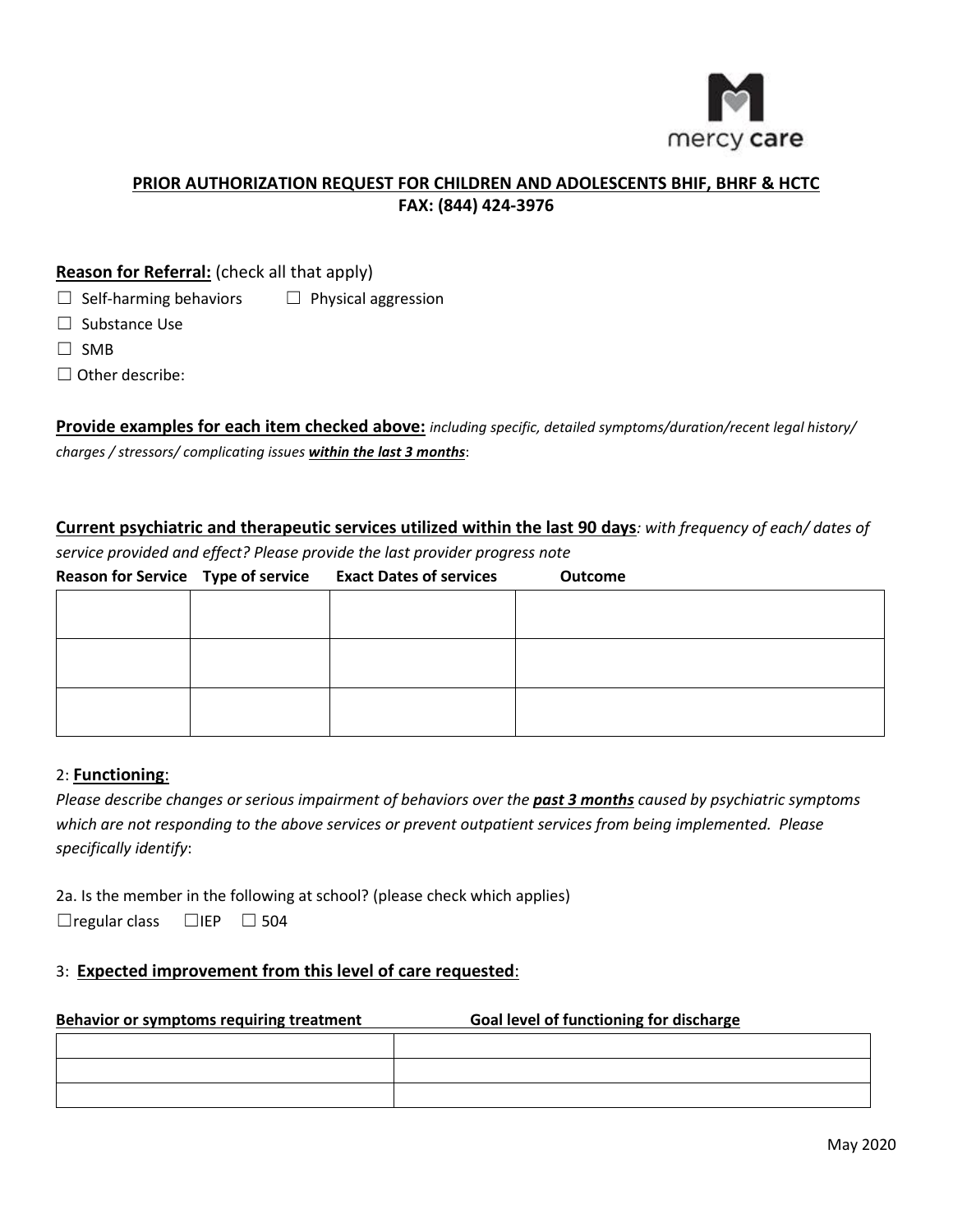

4. **Tentative Discharge Plan***: Aftercare plan to include recommendations from all members of team including treating MBHP,* plan *A and Plan B. Included where will patient reside after d/c from residential treatment and what treatment services will be provided***?**

**Requesting clinician:** 

\_\_\_\_\_\_\_\_\_\_\_\_\_\_\_\_\_\_\_\_\_\_\_\_\_\_\_\_\_\_\_\_\_\_\_\_\_ \_\_\_\_\_\_\_\_\_\_\_\_\_\_\_\_\_\_\_\_\_\_\_\_\_\_\_\_\_\_\_\_\_\_\_ **Supervisor Name:** SIGNATURE/ DATE: